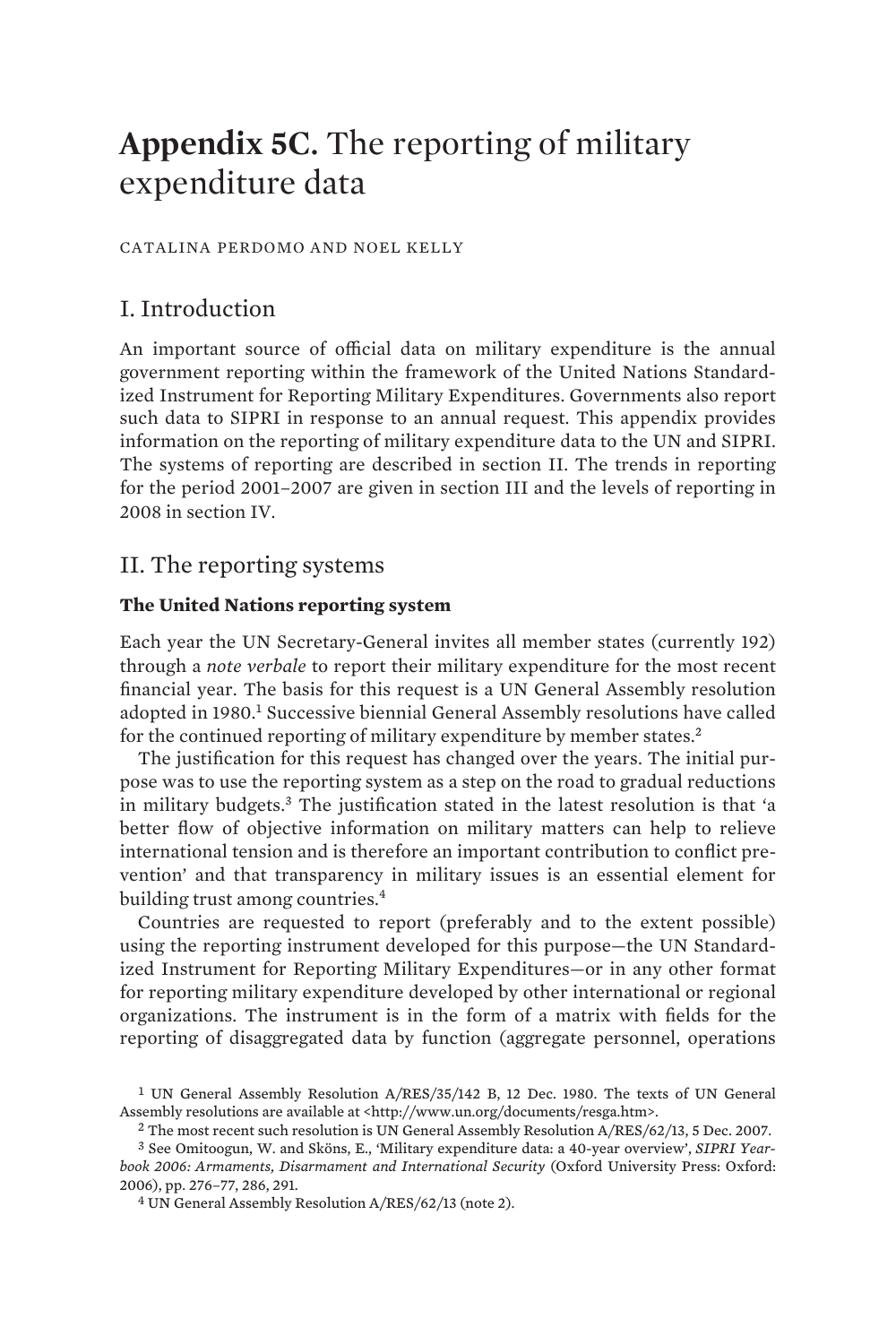|                                                            | 2001 | 2002      | 2003 | 2004 | 2005 | 2006 | 2007 | 2008 |
|------------------------------------------------------------|------|-----------|------|------|------|------|------|------|
| UN reporting system <sup>a</sup>                           |      |           |      |      |      |      |      |      |
| Number of UN member states                                 | 189  | 191       | 191  | 191  | 191  | 192  | 192  | 192  |
| Excluding very small states                                | 165  | 166       | 166  | 166  | 166  | 167  | 167  | 167  |
| Number of reports to the $UN^b$                            | 56   | 70        | 64   | 68   | 62   | 69   | 66   | 68   |
| Standardized reports                                       | 56   | 70        | 54   | 54   | 55   | 54   | 48   | 53   |
| Simplified reports <sup><math>c</math></sup>               | . .  | $\cdot$ . | 10   | 14   | 7    | 15   | 18   | 15   |
| Nil reports <sup>d</sup>                                   | 5    | 11        | 11   | 10   | 12   | 11   | 12   | 8    |
| <b>SIPRI</b> reporting system                              |      |           |      |      |      |      |      |      |
| Number of SIPRI requests                                   | 158  | 158       | 158  | 159  | 167  | 165  | 165  | 165  |
| Number of reports to SIPRI                                 | 63   | 61        | 64   | 62   | 67   | 60   | 55   | 53   |
| Total number of reports<br>to the UN or SIPRI <sup>e</sup> | . .  |           |      |      |      | 85   | 78   | 78   |

**Table 5C.1.** Number of countries reporting their military expenditure to the United Nations and SIPRI, 2001–2008

*a* The figures for 2001–2003 and 2005–2006 include some late submissions of data to the UN and are therefore slightly higher than those presented in previous editions of the SIPRI Yearbook. The data for 2008 includes late submissions up to 20 November 2008, but some countries may report after this date.

*b* These figures exclude nil reports.

*c* The UN simplified reports include 1 state that was not in the SIPRI Military Expenditure Database: Suriname for 2006 and 2008.

*d* A nil report is a questionnaire returned to the UN with no data entered, submitted by a country that does not maintain regular armed forces.

*e* These figures are for the total number of countries that submitted reports with military expenditure data (excluding nil reports) to either the UN or SIPRI. Totals before 2006 are not available because of changes in the way responses to the UN and SIPRI are counted.

*Sources*: United Nations, 'Objective information on military matters, including transparency of military expenditures', Reports of the Secretary-General, various dates, 2001–2008, <http:// www.un.org/disarmament/convarms/Milex/html/Milex\_SGReports.shtml>; and submitted filled-in SIPRI questionnaires.

and maintenance, procurement, construction, and research and development) and by military service (e.g. air force, army and navy) and to give aggregated totals. In the belief that some countries found this matrix too complicated and in order to encourage reporting by more countries, in 2002 the UN introduced an alternative, simplified reporting form.<sup>5</sup>

The UN Office for Disarmament Affairs (ODA) manages the system. The reported data is included in an annual report by the UN Secretary-General to the General Assembly and is published in appropriate UN media.<sup>6</sup> In addition,

5 United Nations, Department for Disarmament Affairs, *Transparency in Armaments: United Nations Instrument for Reporting Military Expenditures—Global and Regional Participation 1981– 2002* (United Nations: New York, 2003), p. 3; see also the UN's standardized instrument and simplified form on pp. 12–14.

6 United Nations, Department for Disarmament Affairs, *Transparency in Armaments: United Nations Standardized Instrument for Reporting Military Expenditures—Guidelines* (United Nations: New York, [n.d.]), p. 1; and UN General Assembly Resolution A/RES/ 62/13 (note 2).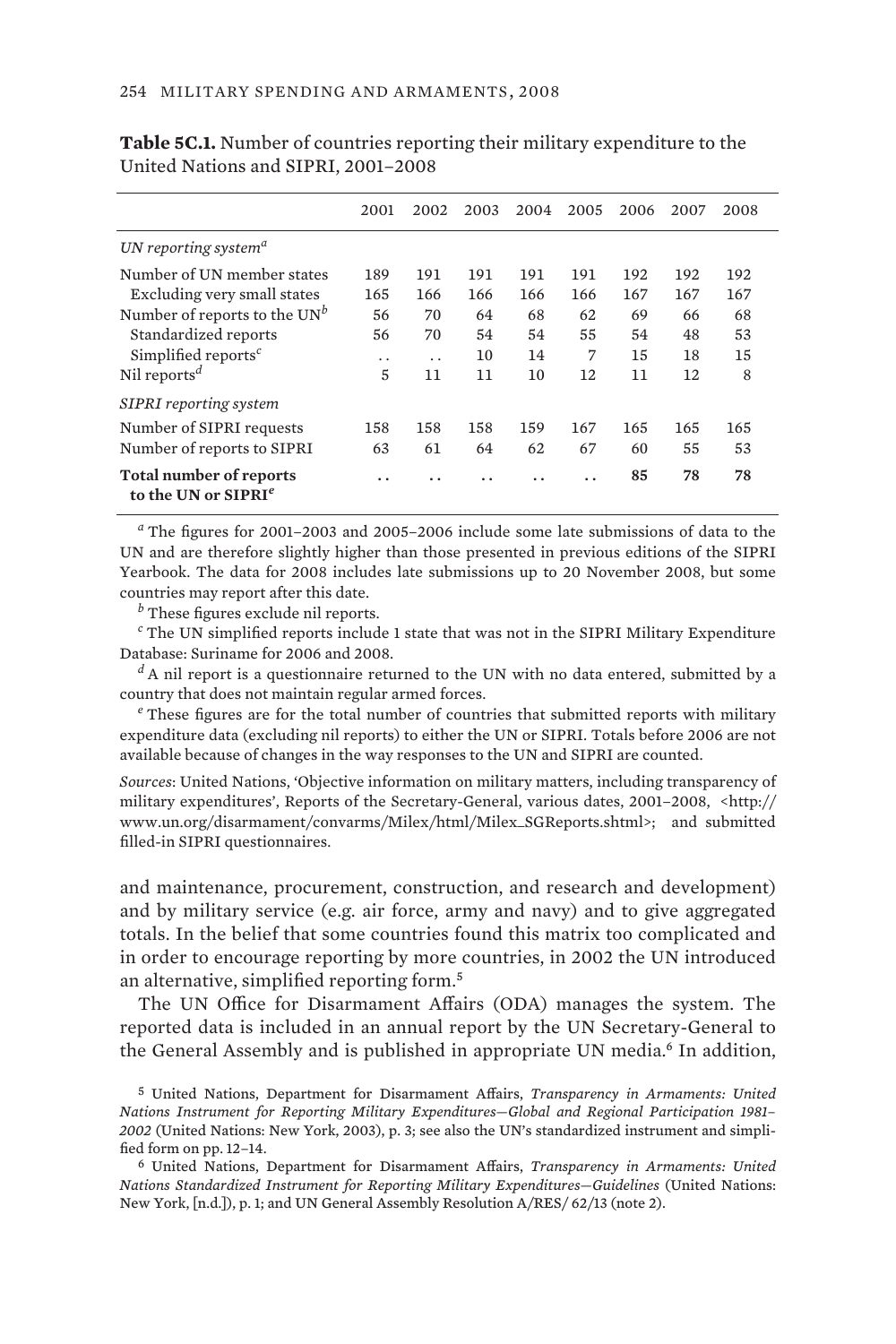the ODA periodically publishes documents analysing the reporting trends to the UN.<sup>7</sup>

### **The SIPRI reporting system**

SIPRI has sent requests for data on military expenditure to governments on an annual basis since 1993. Such requests are sent to all countries that are included in the SIPRI Military Expenditure Database (currently 168 countries).<sup>8</sup> The reported data is one source of information used in preparing SIPRI's tables of military expenditure and the SIPRI Military Expenditure Database.<sup>9</sup>

The SIPRI data request is sent to various government offices and embassies of each country. The SIPRI questionnaire is a simplified version of the UN instrument, with fields for data on spending on military and civilian personnel, operations and maintenance, procurement, military construction, military research and development, paramilitary forces, and military aid provided and received. Data is requested for the five most recent years to ensure consistency over time.

## III. Trends in reporting military expenditure, 2001–2008

Table 5C.1 presents the number of countries reporting their military spending to the UN and SIPRI for the period 2001–2008. The figures exclude countries not in the SIPRI Military Expenditure Database. The UN receives reports with no data (nil reports) from countries that do not maintain regular armed forces. These countries are often very small states, with the exceptions of Iceland, Panama and Tunisia. Countries reporting with both the standardized and simplified reports to the UN are counted as standardized reports in the totals.

While it has not been possible to calculate the total reporting of military expenditure to the UN or SIPRI prior to 2006, a decrease in the reporting in recent years is evident. The number of countries reporting to either the UN or SIPRI fell form 85 in 2006, to 78 in 2008. This decrease in the total reporting mostly reflects a drop in the response rate to SIPRI.

For the period 2001–2008 the average rate of response to the UN was 39 per cent. Since 2004 the rate of responses to the UN has stabilized at approximately 40 per cent, with the exception of 2005 when the rate was 37 per cent. The year with the highest number of reports was 2002 with 70 countries reporting, while the year with the lowest number was 2001 with 56 submitting responses.

The average response rate to SIPRI for the same period was slightly lower, at 37 per cent. While SIPRI has increased the number of requests sent to countries, the number of responses has been dropping, particularly since 2006. The highest response rate was in 2003, when 33 per cent of countries responded to

<sup>7</sup> The most recent example is United Nations, Office for Disarmament Affairs, *United Nations Standardized Instrument for Reporting Military Expenditures: Pattern of Global and Regional Participation by States 1996–2007* (United Nations: New York, [n.d.]).

<sup>8</sup> There were 3 exceptions in 2008: SIPRI did not send requests to Costa Rica, Somalia or Tonga. 9 SIPRI Military Expenditure Database, <http://milexdata.sipri.org/>.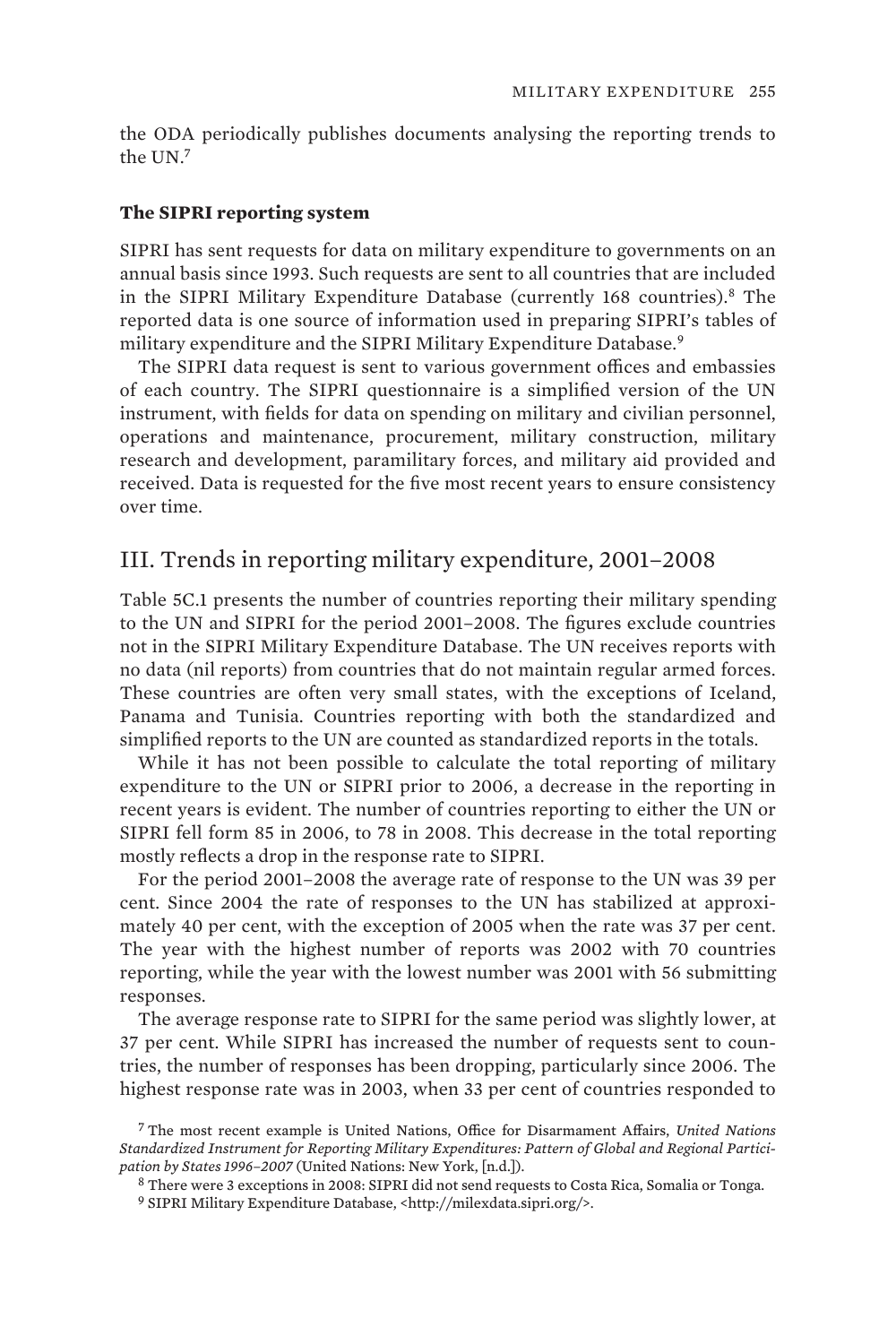a SIPRI request, while the lowest rate was in 2008, at 32 per cent. In absolute terms, 2005 was the year when SIPRI received the largest number of reports, 67. The lowest number of countries reporting to SIPRI was 53 in 2008.

## IV. The reporting of military expenditure data in 2008

The countries that reported to the UN and SIPRI in 2008 are listed in table 5C.2. A total of 78 countries answered the UN and SIPRI requests for reporting on military expenditure in 2008. Of the 167 UN member states (excluding 25, mostly very small states, that are not in the SIPRI Military Expenditure Database), 41 per cent submitted standardized or simplified responses to the UN. SIPRI sent requests to 165 countries and 32 per cent of the countries reported back.

The region with by far the best reporting rate was Europe, with 95 per cent of the countries submitting responses to the UN or SIPRI in 2008. The subregion with the highest number of countries reporting were Central and Western Europe with all countries reporting to either the UN or SIPRI, except Iceland which sent a nil report to the UN. In Eastern Europe only one country reported to neither the UN nor SIPRI: Azerbaijan.

The Americas and Asia had relatively high reporting rates, at 43 and 44 per cent, respectively. In North America, Canada and the United States reported to the UN or SIPRI. Four out of eight countries reported in Central America. In South America the response rate dropped to five out of 11 countries and in the Caribbean only one country out of seven submitted a response (the Dominican Republic). Similarly, in Central Asia only Kyrgyzstan sent an answer, while in South Asia two countries reported (Bangladesh and Nepal). In East Asia half of the 16 countries submitted reports.

Finally, Africa and the Middle East had the lowest rates of reporting military expenditure in 2008. The response rate was in Africa, at 14 per cent, with 7 countries reporting to either the UN or SIPRI. the Middle East was slightly higher, at three out of 14.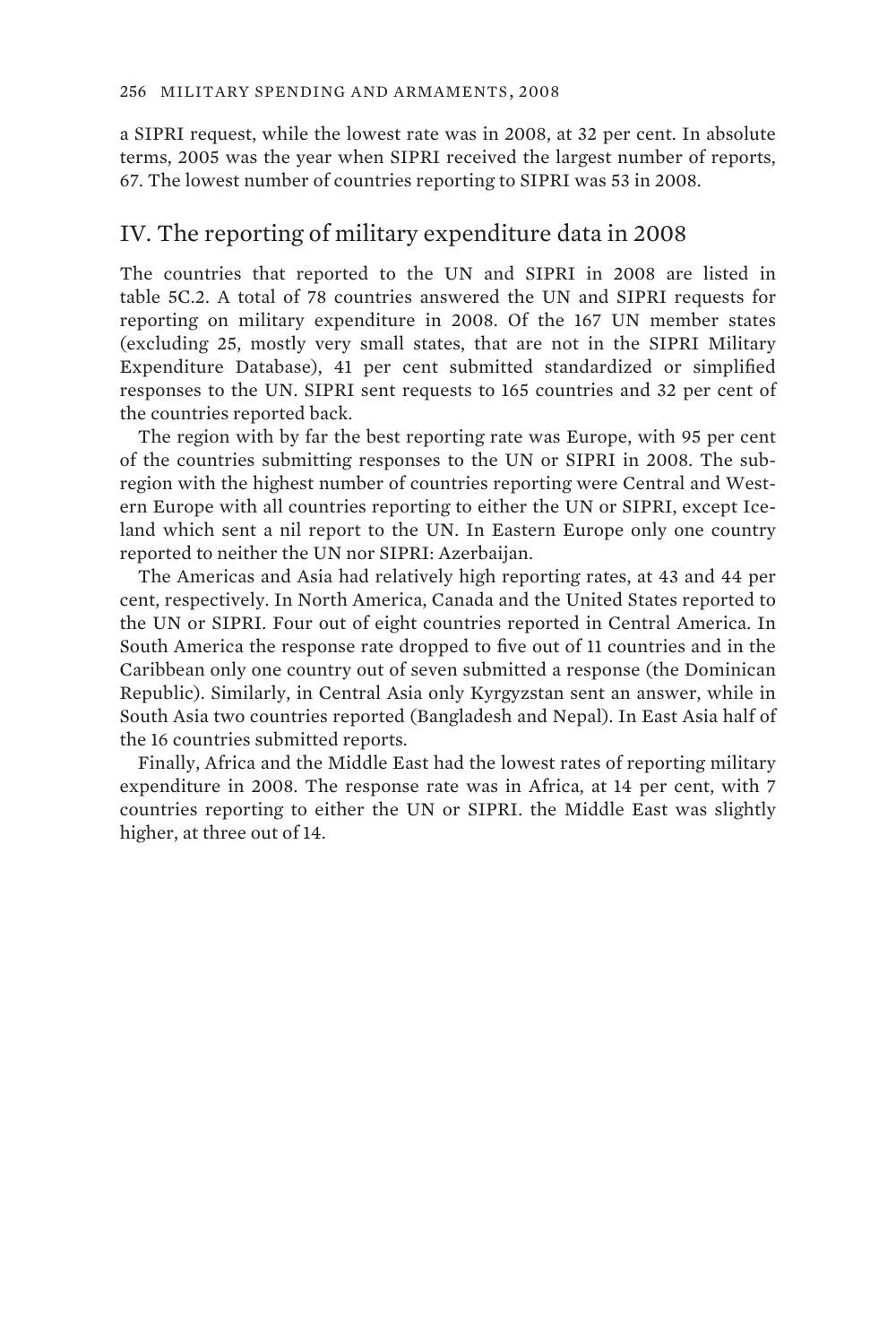|                                  |                       | Figures are numbers of countries. Nil reports to the UN and the reports of states not included in the SIPRI military expenditure database are excluded."                                                                                                                                                                                                                                                      |        |                     |                                                                                                                                                                                                                                                                                                                                                           |                   |                          |
|----------------------------------|-----------------------|---------------------------------------------------------------------------------------------------------------------------------------------------------------------------------------------------------------------------------------------------------------------------------------------------------------------------------------------------------------------------------------------------------------|--------|---------------------|-----------------------------------------------------------------------------------------------------------------------------------------------------------------------------------------------------------------------------------------------------------------------------------------------------------------------------------------------------------|-------------------|--------------------------|
|                                  | Report                | ting to the United Nations                                                                                                                                                                                                                                                                                                                                                                                    |        | Reporting to SIPRI  |                                                                                                                                                                                                                                                                                                                                                           |                   | SIPRI and<br>Total       |
| subregion $^b$<br>Region,        | Requests <sup>c</sup> | Countries reporting data                                                                                                                                                                                                                                                                                                                                                                                      | Total  | Requests            | Countries reporting data                                                                                                                                                                                                                                                                                                                                  | Total             | UN reports <sup>d</sup>  |
| Africa                           | 50                    | Burkina Faso, Mauritius <sup>n</sup> , Morocco <sup>f</sup> ,<br>Namibia                                                                                                                                                                                                                                                                                                                                      | 4      | $49^e$              | Namibia <sup>g</sup> , Seychelles, South Africa,<br>$T$ unisia $^g$                                                                                                                                                                                                                                                                                       | 4                 | $\overline{\phantom{0}}$ |
| Americas                         |                       |                                                                                                                                                                                                                                                                                                                                                                                                               |        |                     |                                                                                                                                                                                                                                                                                                                                                           |                   |                          |
| Central America<br>North America | Z<br>$\infty$         | El Salvador <sup>f</sup> , Guatemala <sup>n</sup> , Mexico <sup>n</sup> ,<br>Canada, USA                                                                                                                                                                                                                                                                                                                      | Μ<br>4 | $7^e$<br>N          | Guatemala, Mexico<br>USA                                                                                                                                                                                                                                                                                                                                  | $\mathbf{\Omega}$ | Z<br>4                   |
| South America<br>Caribbean       | L                     | Argentina, Brazil, Colombia <sup>h</sup> , Chile<br>Dominican Republic<br>Nicaragua <sup>J</sup>                                                                                                                                                                                                                                                                                                              |        | $\overline{ }$<br>⊐ | Bolivia, Colombia                                                                                                                                                                                                                                                                                                                                         | $\sim$<br>$\circ$ | w                        |
| Asia and Oceania                 |                       |                                                                                                                                                                                                                                                                                                                                                                                                               |        |                     |                                                                                                                                                                                                                                                                                                                                                           |                   |                          |
| Central Asia                     | S                     | Kyrgyzstan                                                                                                                                                                                                                                                                                                                                                                                                    |        | S                   |                                                                                                                                                                                                                                                                                                                                                           |                   |                          |
| East Asia <sup>1</sup>           | $\bar{5}$             | Cambodia, China, Japan <sup>h</sup> , Mongolia<br>South Korea <sup>f</sup> , Thailand                                                                                                                                                                                                                                                                                                                         | Ó      | $\overline{16}$     | Indonesia, Japan, South Korea,<br>Taiwan                                                                                                                                                                                                                                                                                                                  | ↤                 | $\infty$                 |
| South Asia                       |                       | Bangladesh <sup>t</sup> , Nepal <sup>h</sup>                                                                                                                                                                                                                                                                                                                                                                  | Z      | ৩                   |                                                                                                                                                                                                                                                                                                                                                           |                   |                          |
| Oceania                          | a u                   | Australia, Fiji, New Zealand                                                                                                                                                                                                                                                                                                                                                                                  | S      | $\ddot{4}$          | Australia, New Zealand                                                                                                                                                                                                                                                                                                                                    | $\mathbf{\Omega}$ | S<br>2                   |
| Europe                           |                       |                                                                                                                                                                                                                                                                                                                                                                                                               |        |                     |                                                                                                                                                                                                                                                                                                                                                           |                   |                          |
| Central Europe<br>Western and    | 37                    | Ireland, Italy, Latvia, Lithuania, Luxem-<br>Netherlands, Norway, Poland, Portugal,<br>bourg, Malta, FYROM, Montenegro <sup>n</sup> ,<br>and Herzegovina", Bulgaria, Croatia",<br>Finland, Germany, Greece, Hungary,<br>Romania, Serbia <sup>h</sup> , Slovakia, Spain <sup>h</sup><br>Sweden, Switzerland, Turkey, UK<br>Cyprus <sup>f</sup> , Czech Republic, Estonia,<br>Albania, Austria, Belgium, Bosnia | 33     | 37                  | Italy, Latvia, Lithuania, FYROM, Malta,<br>Slovenia, Spain, Sweden, Switzerland,<br>Denmark, Estonia, Finland, France <sup>8</sup> ,<br>Germany, Greece, Hungary, Ireland,<br>Albania, Austria, Belgium, Bulgaria,<br>Montenegro, Netherlands, Norway,<br>Poland <sup>g</sup> , Portugal, Serbia, Slovakia,<br>Croatia, Cyprus, Czech Republic,<br>Turkey | 32                | 36                       |

Table 5C.2. Reporting of military expenditure data to SIPRI and the United Nations, 2008 **Table 5C.2.** Reporting of military expenditure data to SIPRI and the United Nations, 2008